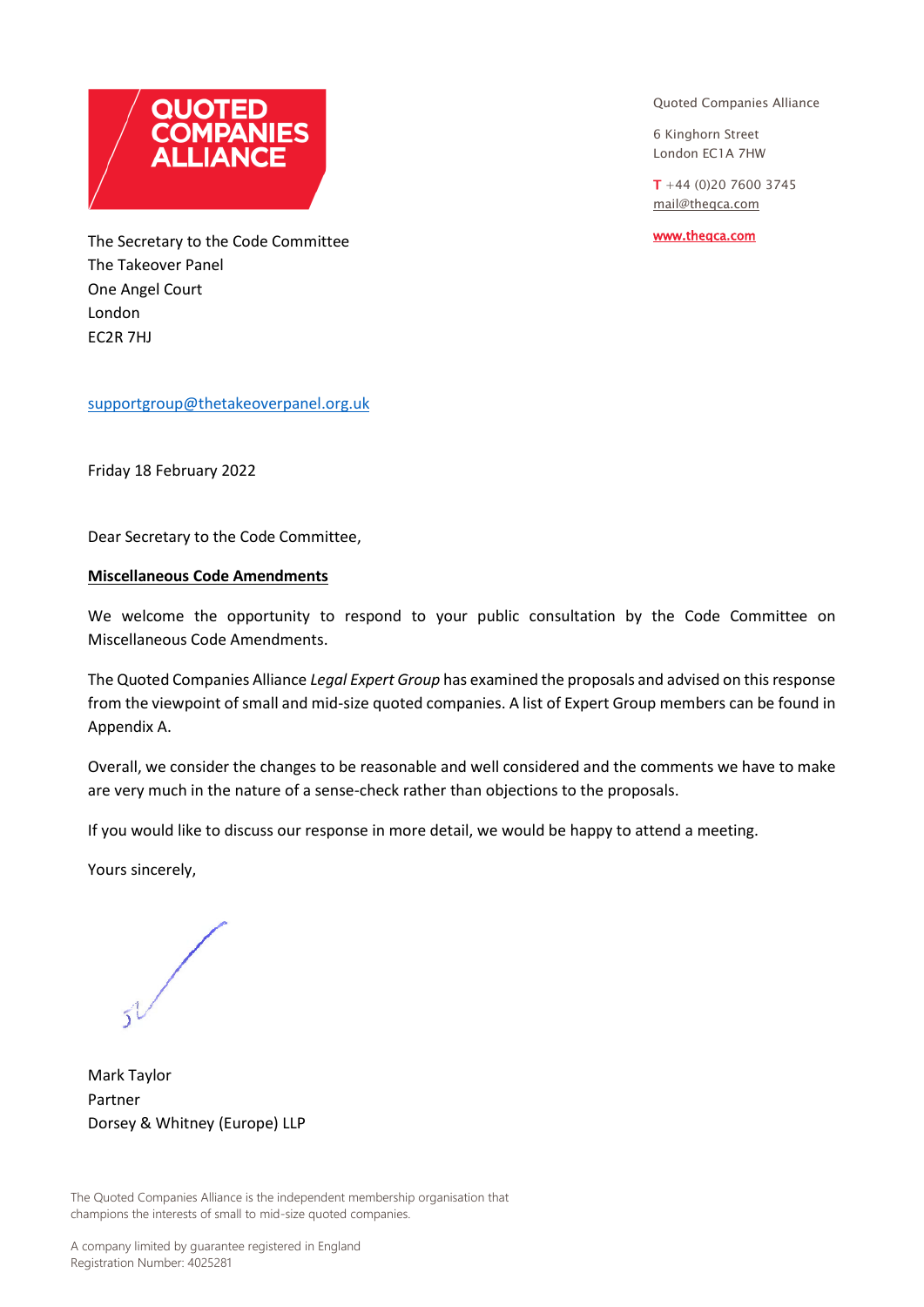## **Q1 Should the Code be amended as proposed so as to require a publicly identified potential offeror to announce any minimum level, or particular form, of consideration it is obliged to offer to offeree company shareholders?**

Yes – this is a logical and helpful addition to the Code. We agree that this is information which is relevant for the market to know, and which would not be readily available to investors. We further note its particular importance in light of the fact that DTR disclosures do not typically include a trade's purchase price.

In practice we suggest that some flexibility may be required in how the requirement is met.

In particular, if the announcement is triggered prior to the offeror having established contact with all of its presumed concert parties the offeror will not necessarily know whether it is subject to a Rule 6 and/or Rule 11 requirement. In those circumstances a possible solution would be for the Panel to agree that the offeror should release the "standard announcement" and include mention that additional information will be announced within a short period thereafter. Following the issue of the initial announcement, the offeror would be better placed to extend its enquiries across all potential and presumed concert party members to obtain the necessary information.

By the same token, we assume that where discussions are ongoing with the Panel as to whether a Rule 6 and/or Rule 11 requirement exists there will be flexibility on the contents and timing of the release of the relevant information.

# **Q2 Should a mandatory offeror, and any person acting in concert with it, be restricted from acquiring additional interests in shares in the offeree company in the 14 days up to and including: (a) the unconditional date; and (b) the expiry of an acceptance condition invocation notice?**

We understand the intention behind this proposal and note the existing requirement that a voluntary offeror may not trigger a Rule 9 offer after Day 46 because to do so would leave the offeror with a controlling position were the offer to lapse. We also understand the overall logic in the proposed change in terms of (a) protecting the 14-day "quiet period" and (b) "levelling-up" the position as between a "voluntary" offeror and "mandatory" offeror in these circumstances.

While the amendment appears to be a logical extension to this principle, recognising as it does that Rule 9 is also triggered by incremental acquisitions between 30 and 50 per cent, we wonder whether the distinction between an already triggered Rule 9 offer and a voluntary offer is a fair one to make given that continuous disclosure is required in any event. Triggering a Rule 9 obligation prior to day 46 is an established bidder tactic and investors are generally well aware of the fact that where the threshold is breached a key milestone has been passed in the offer process. We would not necessarily advocate a change to the proposal but would ask the Panel to consider, for example, making the bar on further acquisitions apply only where those acquisitions are not at a premium to the offer price and they cause the offeror's holding to exceed certain intermediate thresholds (say 35, 40 and 45 per cent.), noting that smaller incremental changes are less likely to be regarded as significant by the market.

#### **Q3 Should the new Note 5 on Rule 9.5 be introduced as proposed in order to clarify the application of the "look-back period" for determining the minimum price of a mandatory offer?**

Yes – we agree that this is a logical and fair amendment to the Code.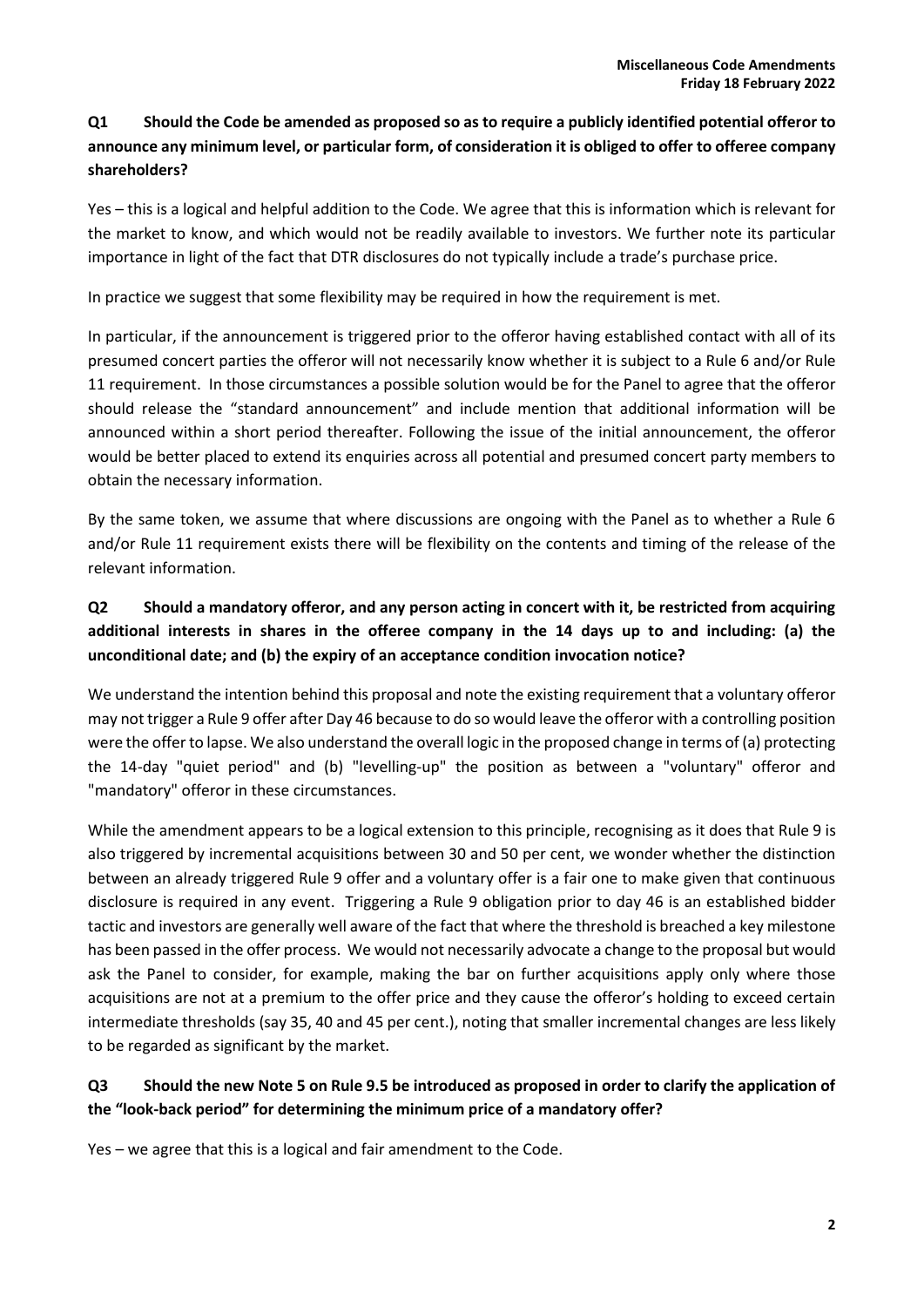## **Q4 Should the test in limb (b) of Note 8 on Rule 9.1 be deleted such that the test in limb (a) would become the sole test for determining whether a chain principle offer is required, other than in exceptional circumstances?**

Yes – we welcome the clarification to the circumstances in which the chain principle applies and recognise that the 30 per cent. test for company B's holding in company C is consistent with the Code. Please see our further comments on this element below.

## **Q5 Should the threshold at which relative values would be considered to be "significant" for the purposes of the test currently set out in limb (a) of Note 8 on Rule 9.1 be reduced from 50% to 30%?**

Whilst we understand the logic for the proposed 30 per cent threshold we believe that it represents a tightening of Rules as much as it represents a clarification. If it is to be adopted we would welcome a note to make it clear that the Panel is prepared to exercise a broad discretion to adopt a higher threshold in appropriate cases. Examples might include: (i) where, for example, company A holds only marginally more than 50 per cent. of voting control of company B or (ii) where arrangements are in place which otherwise dilute the level of control that may be exercised over company C through the agency of company B.

## **Q6 Should Note 1 on Rules 35.1 and 35.2, Note 2 on Rule 2.5 and Note 2 on Rule 2.8 be amended as proposed in relation to the restrictions following the lapsing of an offer or a statement of no intention to bid?**

Yes – we agree with the proposed amendments to the Notes on Rules 35.1, 35.2, 2.5 and 2.8 in relation to the restrictions following the lapsing of an offer or a statement of no intention to bid. The proposed amendments appear to sensible and provide additional clarity.

#### **Q7 Should the minor amendments to the Code set out in Section 7 of the PCP be adopted as proposed?**

Yes – we agree that the minor amendments to the Code as set out in Section 7 of the consultation should be adopted as proposed.